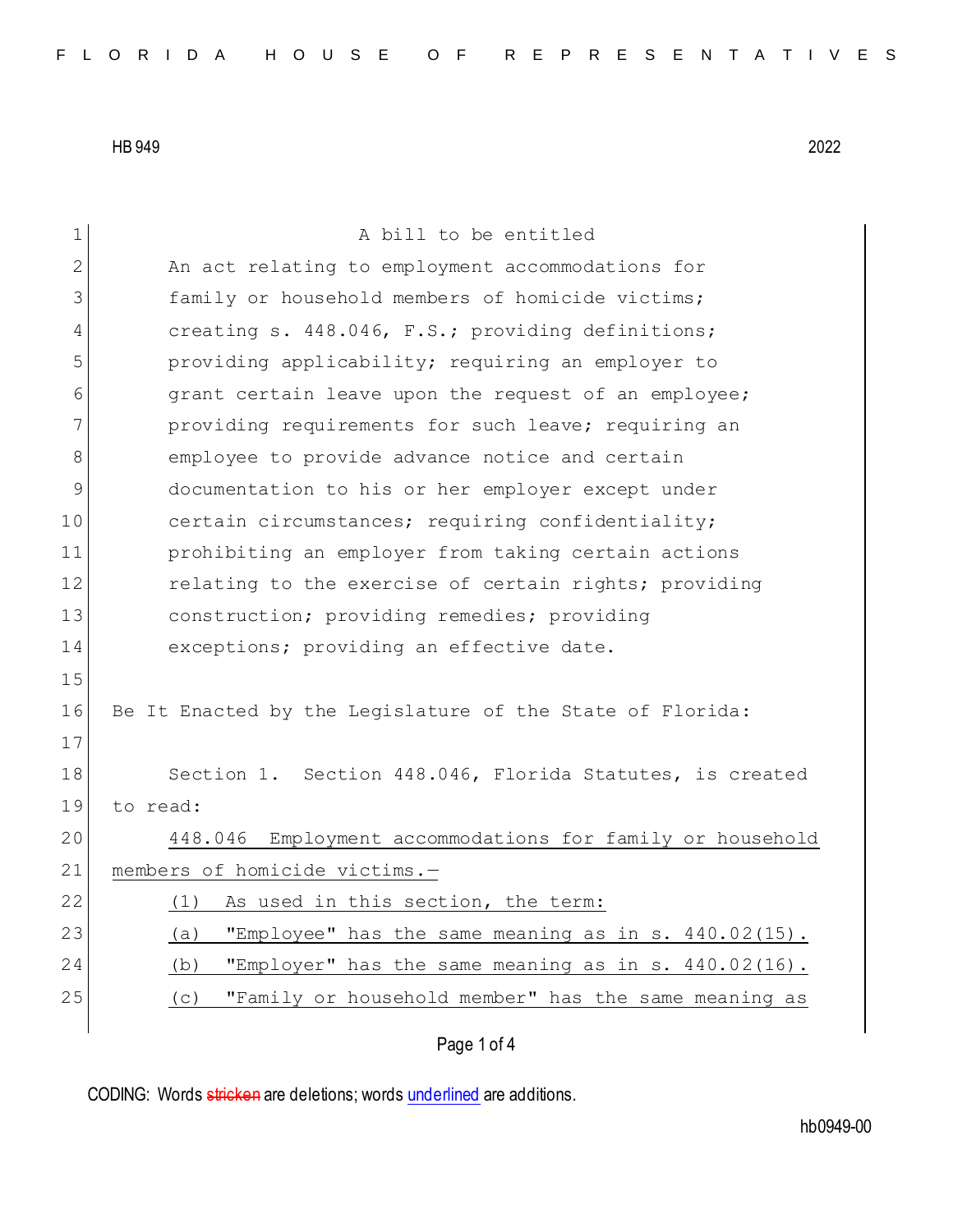| 26 | in s. 741.28.                                                    |
|----|------------------------------------------------------------------|
| 27 | (d) "Homicide" means a criminal act that causes the death        |
| 28 | of another person.                                               |
| 29 | (e) "Homicide victim" means a deceased person who was            |
| 30 | killed in a homicide.                                            |
| 31 | This section applies to an employer who employs 50 or<br>(2)     |
| 32 | more employees and to an employee who has been employed by the   |
| 33 | employer for at least 3 months.                                  |
| 34 | (3) (a) If an employee has a family or household member who      |
| 35 | is a homicide victim, the employee may request, and an employer  |
| 36 | must grant, up to 3 working days of leave in any 12-month period |
| 37 | to:                                                              |
| 38 | 1. Make funeral or burial arrangements, or to attend a           |
| 39 | funeral or memorial service, for a family or household member    |
| 40 | who is a homicide victim;                                        |
| 41 | 2. Secure his or her home from the perpetrator of the            |
| 42 | homicide or to seek new housing in order to escape the           |
| 43 | perpetrator of the homicide; or                                  |
| 44 | 3. Attend meetings in person with a representative from          |
| 45 | the law enforcement agency or the state attorney's office        |
| 46 | responsible for the investigation and prosecution of the         |
| 47 | homicide.                                                        |
| 48 | Leave requested under this subsection may be with or<br>(b)      |
| 49 | without pay, at the discretion of the employer.                  |
| 50 | An employee requesting leave under this subsection<br>(C)        |
|    | Page 2 of 4                                                      |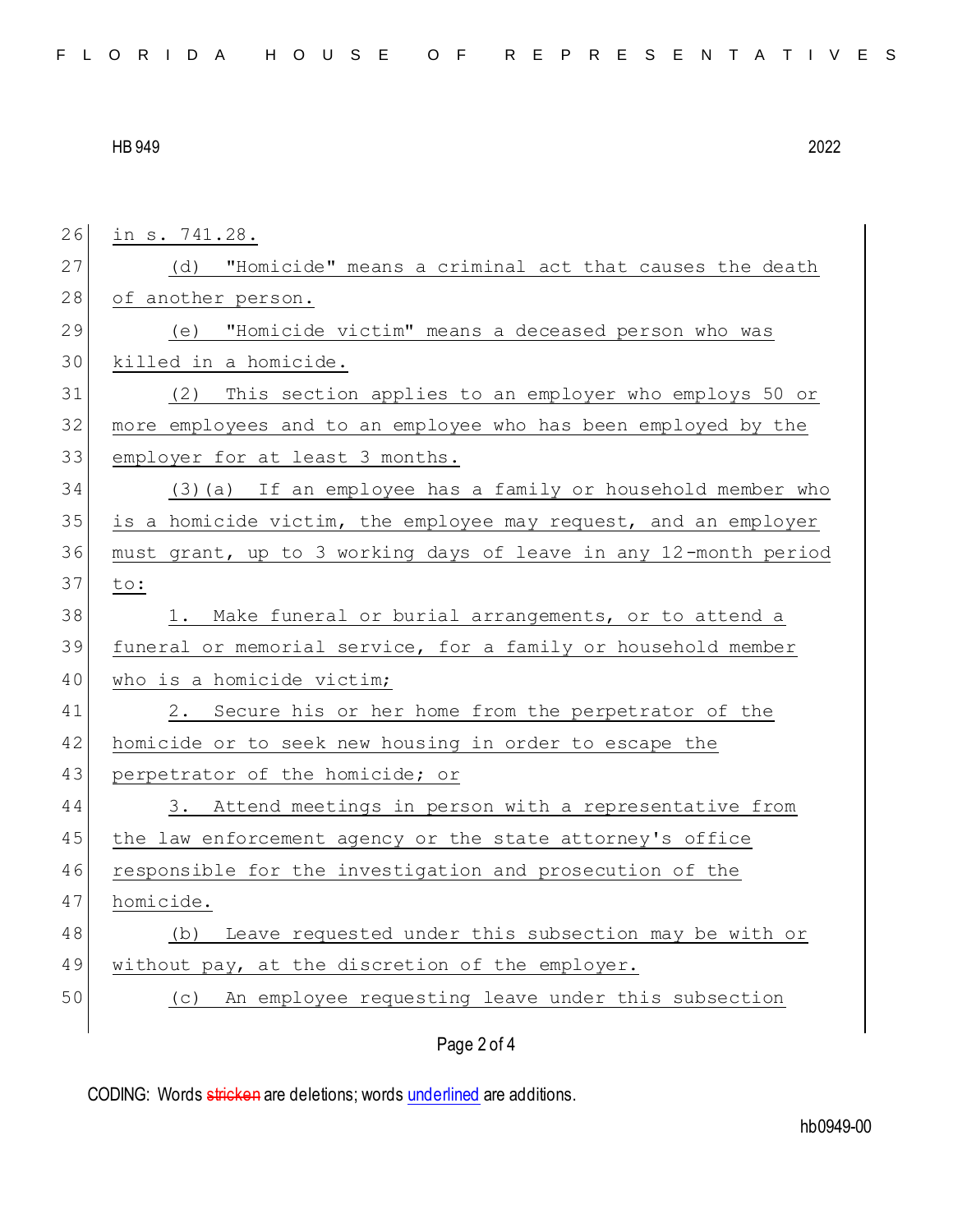| 51 | must exhaust his or her annual or vacation leave, personal      |
|----|-----------------------------------------------------------------|
| 52 | leave, and sick leave, if applicable, before receiving leave    |
| 53 | under this subsection unless the employer waives this           |
| 54 | requirement.                                                    |
| 55 | (4) Except in cases where there is an imminent danger to        |
| 56 | the health or safety of the employee or a family or household   |
| 57 | member of the employee, an employee requesting leave under      |
| 58 | subsection (3) must provide appropriate advance notice of the   |
| 59 | leave to his or her employer in accordance with the employer's  |
| 60 | employment policies, including sufficient documentation of the  |
| 61 | homicide as required by the employer.                           |
| 62 | (5)(a) A private employer must keep all information             |
| 63 | relating to an employee's leave taken under subsection (3)      |
| 64 | confidential.                                                   |
| 65 | (b) An employer that qualifies as an agency, as defined in      |
| 66 | s. 119.011, must keep all information relating to an employee's |
| 67 | leave taken under subsection (3) confidential and exempt from   |
| 68 | disclosure to the extent authorized under subsection (8).       |
| 69 | (6)(a) An employer may not interfere with, restrain, or         |
| 70 | deny the exercise or attempted exercise of any right provided   |
| 71 | under subsection (3).                                           |
| 72 | An employer may not discharge, demote, suspend,<br>(b)          |
| 73 | retaliate, or in any other manner discriminate against an       |
| 74 | employee for exercising his or her rights under subsection (3). |
| 75 | An employee does not have any greater rights to<br>(C)          |
|    |                                                                 |

## Page 3 of 4